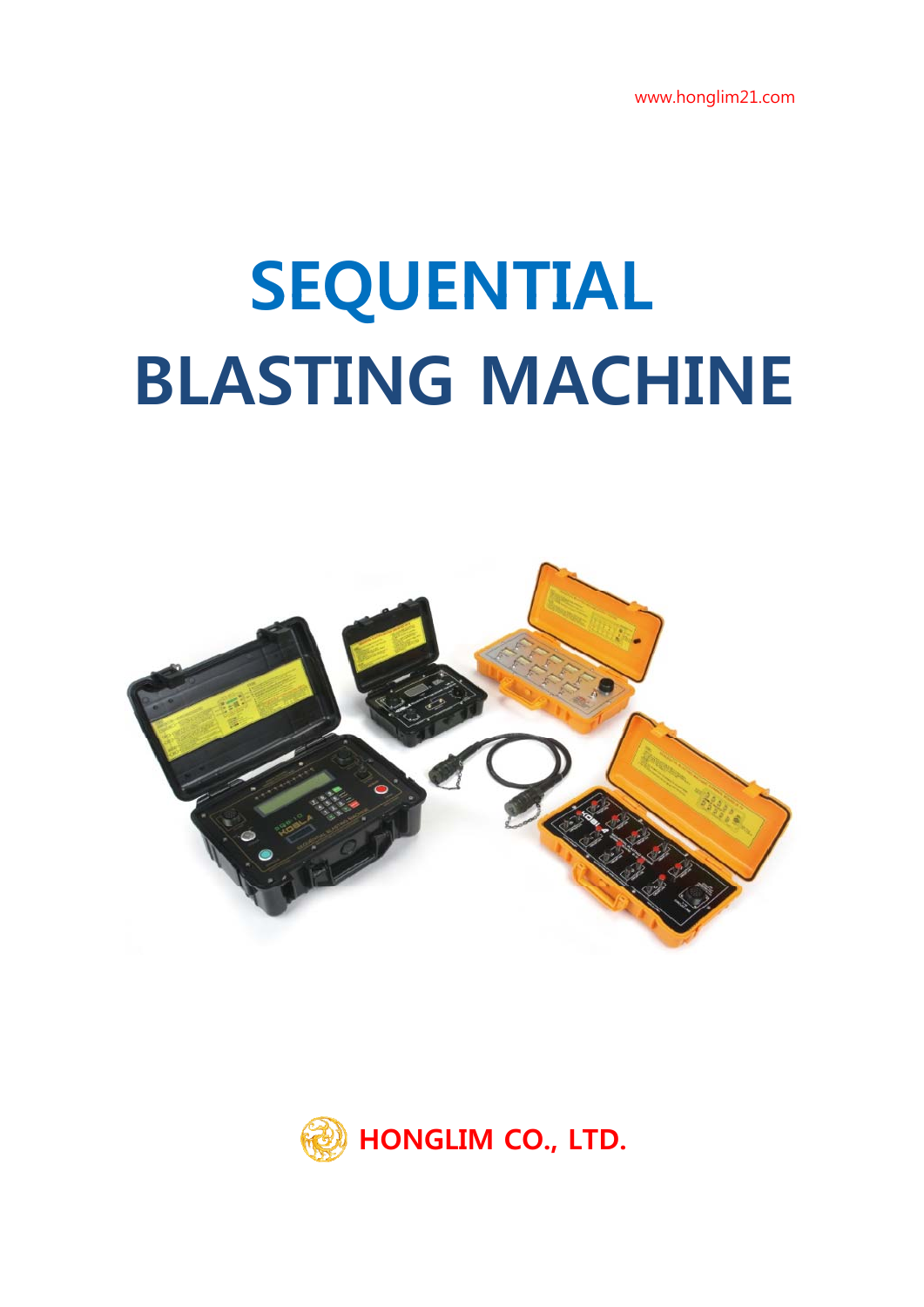#### www.honglim21.com



**SEQUENTIAL BLASTING MACHINE**

|                  | Model                      | SQB-10 (1-10 circuit)           |
|------------------|----------------------------|---------------------------------|
|                  | Power Supply               | 12V Ni_MH rechargeable battery  |
| <b>EQUENTIAL</b> | Output Voltage             | DC 450V each circuit            |
|                  | Output Energy              | 12 Joules                       |
| <b>BLASTING</b>  | <b>Internal Resistance</b> | 10 Ohm (protection circuit)     |
| <b>MACHINE</b>   | Charging Time              | <b>15 SEC</b>                   |
| <b>SQB-10</b>    | Maximum resistance         | Series connection under 200 ohm |
|                  | <b>Blasting Circuit</b>    | Series connection               |
|                  | <b>Size</b>                | L365 x W269 x H151 mm           |
|                  | Weight                     | 4720 g                          |

|                   | Model                 | XR-10 (1-10 circuit)                   |
|-------------------|-----------------------|----------------------------------------|
| <b>SEQUENTIAL</b> | Power Supply          | 9V Ni_MH rechargeable battery          |
|                   | Measuring Range       | 0~1999 Ohm 3 1/2 Digit                 |
| <b>BLASTING</b>   | Allowable temperature | 0°C~40°C                               |
| <b>MACHINE</b>    | Ambient Temperature   | $-55^{\circ}$ C $\sim$ 70 $^{\circ}$ C |
| <b>OHM METER</b>  | Response Speed        | 3 reading / sec                        |
| <b>XR-10</b>      | Tolerance             | 1%                                     |
|                   | <b>Size</b>           | L227 x W182 x H84 mm                   |
|                   | Weight                | 830q                                   |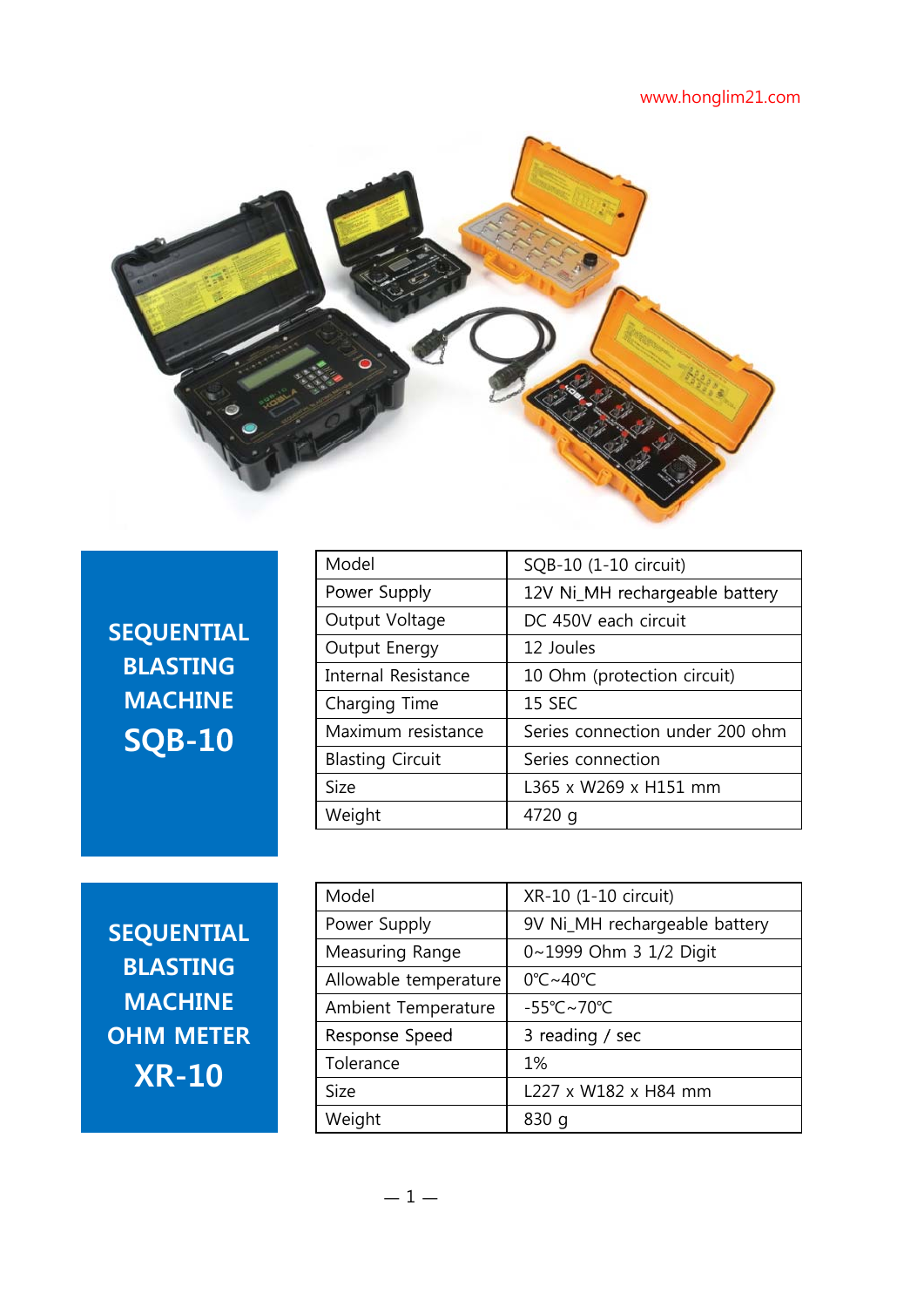## **SEQUENTIAL BLASTING MACHINE SYSTEM**



**ENERGY TESTER** 

Please Note - The Energy Tester is an optional extra if purchased from NONEX

ref. The battery cannot be built in machine.

Because it runs afoul of the law, and it is a fire hazard.



## **SEQUENTIAL BLASTING MACHINE**

**SQB-10**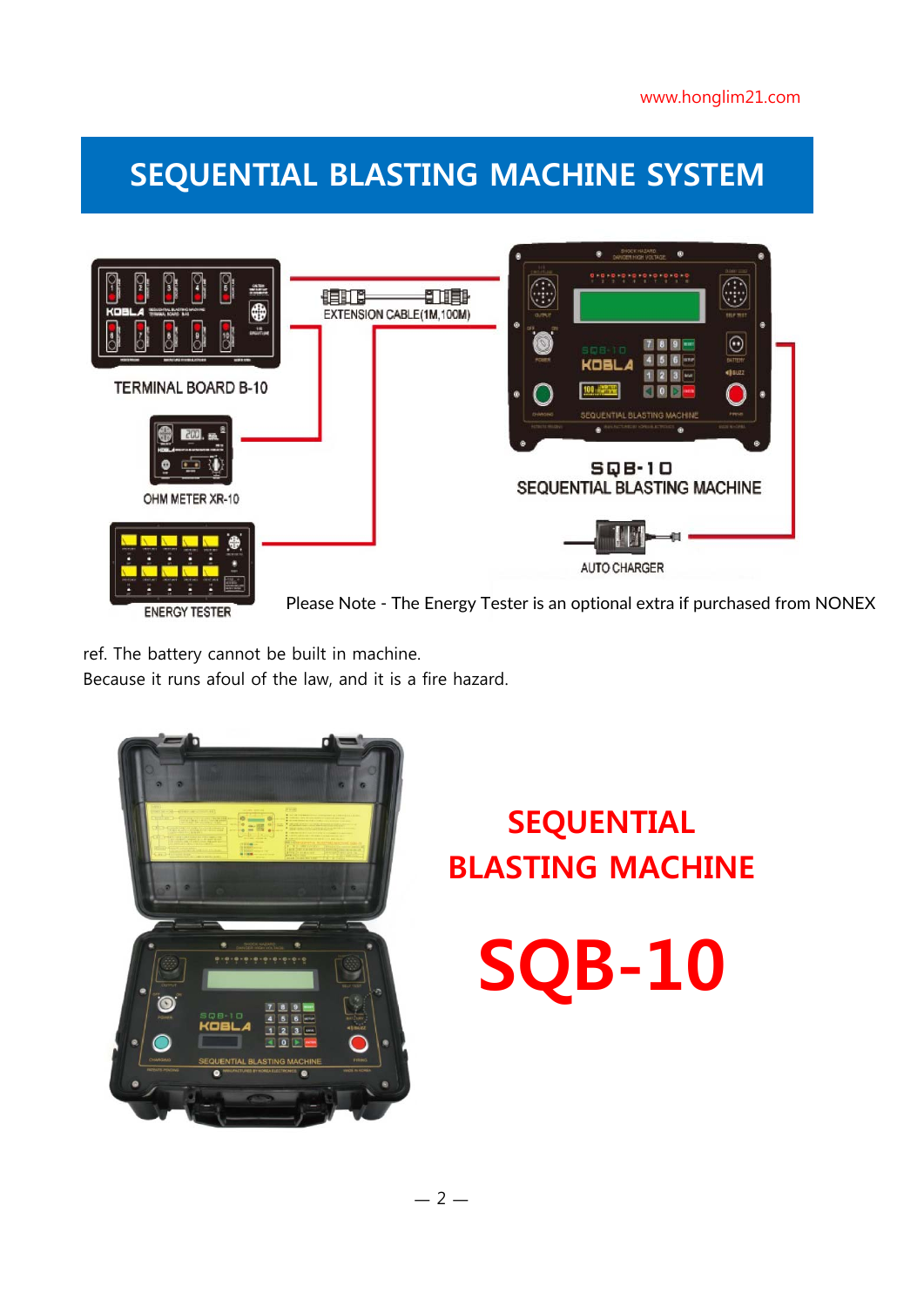

## **SEQUENTIAL BLASTING MACHINE**

**SQB-10**

**L365 X W269 X H151 mm 4720 g**

**Full Digital Micom Circuit Delayed Time-Setting : Keypad System Delayed Time-Setting each Circuit is displayed on the LCD. Operational State appear in the LCD and OLED. Set the Delayed Time from 0 to 9999 Ms Extremely Sensitive Sensing Circuit : Detect the Wire Disconnection during the Blast AND Stop the Blast Have enough spare capacity, Large-Capacity Lightness, Solidity, Dustproof & Waterproof case for IP65 Large Ni\_MH Battery is on board, Fast Charging Self Checking Circuit, Fault Inspection of Extension Cable**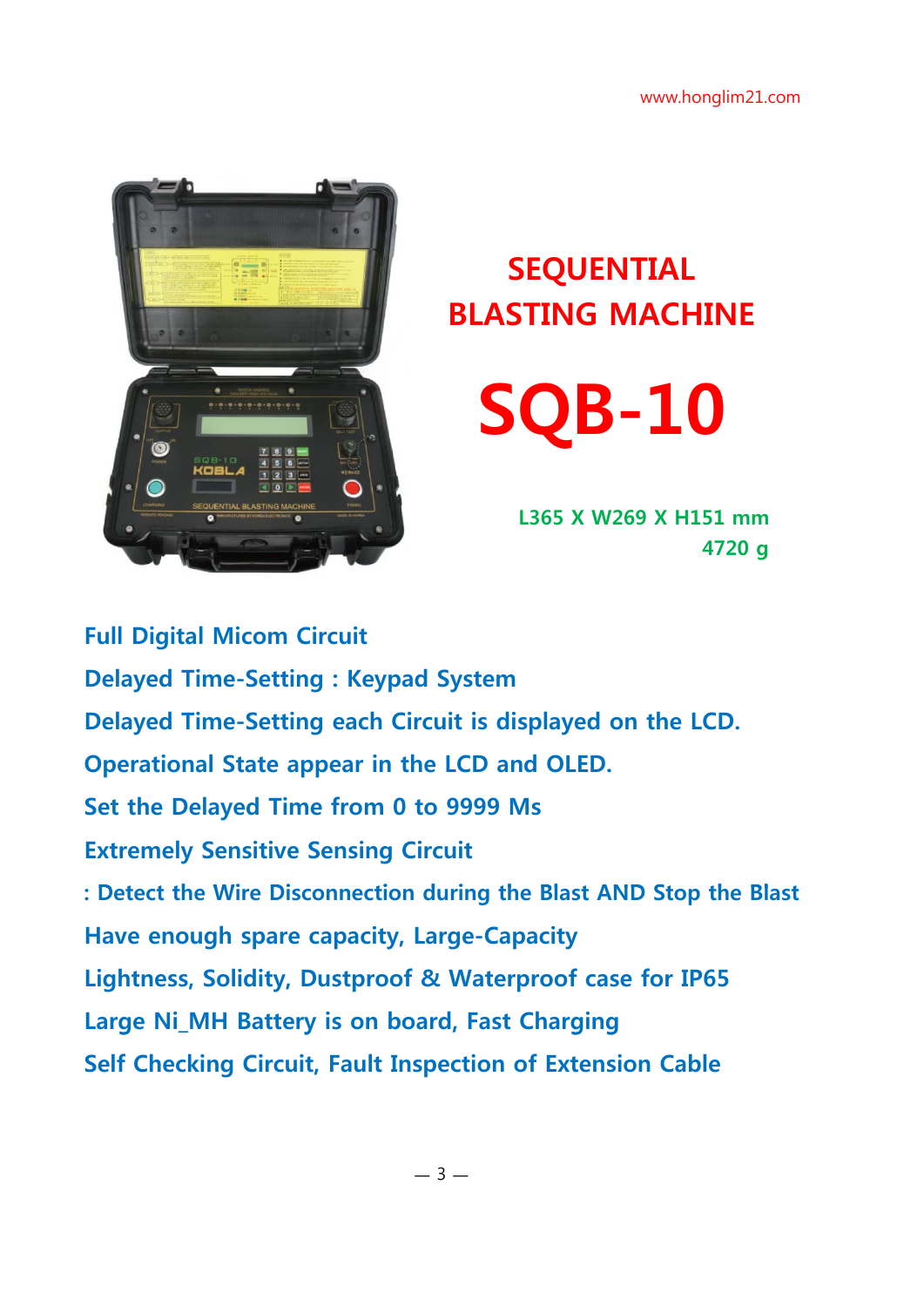

# **SEQUENTIAL BLASTING MACHINE OHM METER**

# **XR-10**

**L227 X W182 X H84 mm 830 g**

**Lightness, Solidity, Dustproof & Waterproof case for IP67 Use the Rotary SW from 1 to 10 circuit : Precisely Measure the Resistance each Circuit : Precisely Measure the Resistance each SINGLE CIRCUIT Measurement High-Powered Ni\_MH Battery Use the Charger of SQB-10 Charging Time : In An Hour Charging at once per 6 months**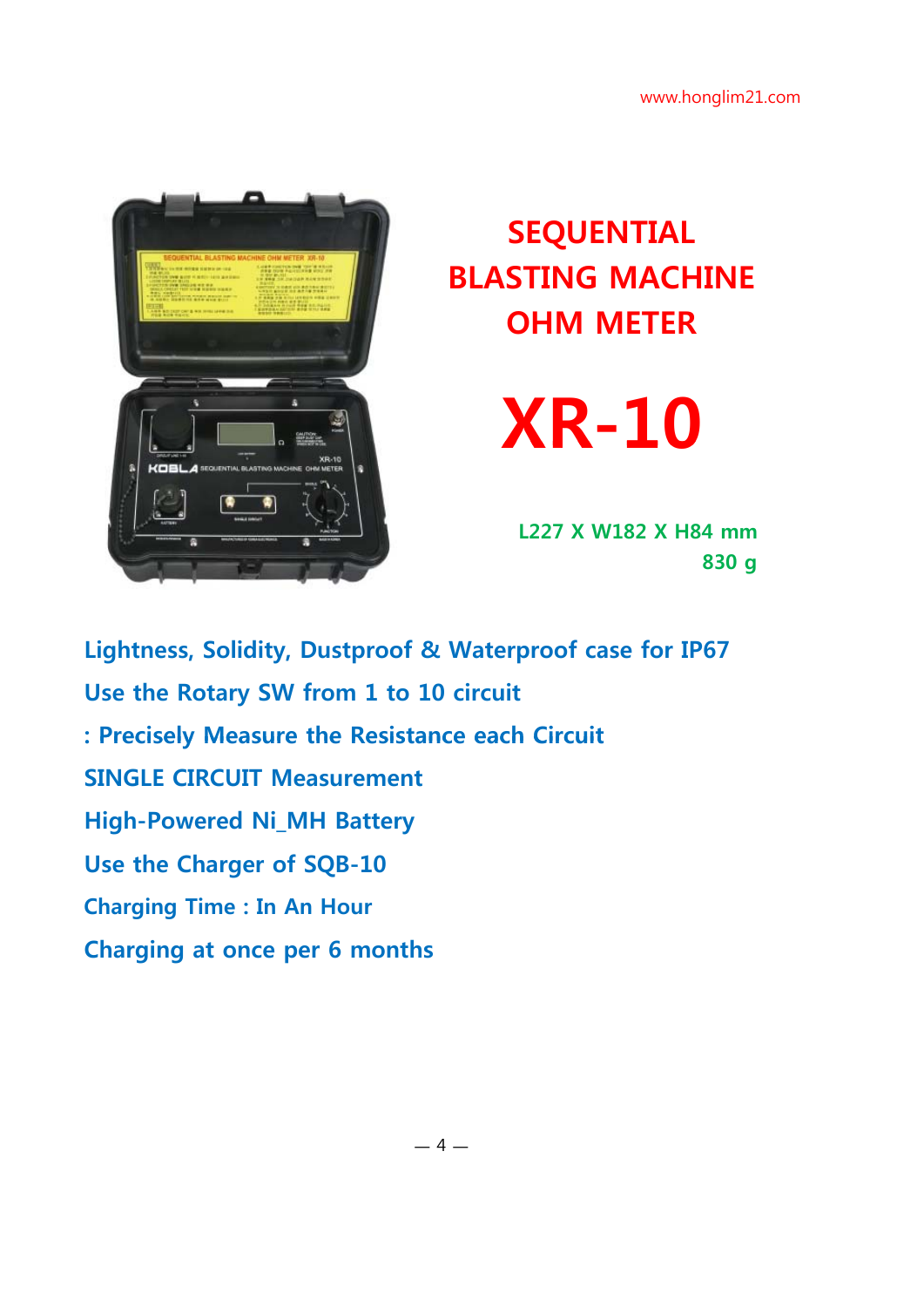### **TERMINAL BOARD B-10**



**Lightness, Solidity, Dustproof & Waterproof case Push type Terminal : Convenient Connection of Leading Wire**

**L360 x W200 x H80 mm 1170 g**

### **ENERGY TESTER**



**Measure the Ouoput Energy & Wire Disconnection Detectability Searching the Malfunction : Prevention of Misfire : Prevention of**

**L360 x W200 x H80 mm**

Please Note - The Energy Tester is an optional extra if purchased from NONEX

#### **EXTENSION CABLE**



**1m EXTENSION CABLE**

**100 m EXTENSION CABLE**

### **AUTOMATIC CHARGER**



**Shut off the Power Automatically Full Charge ALALM**